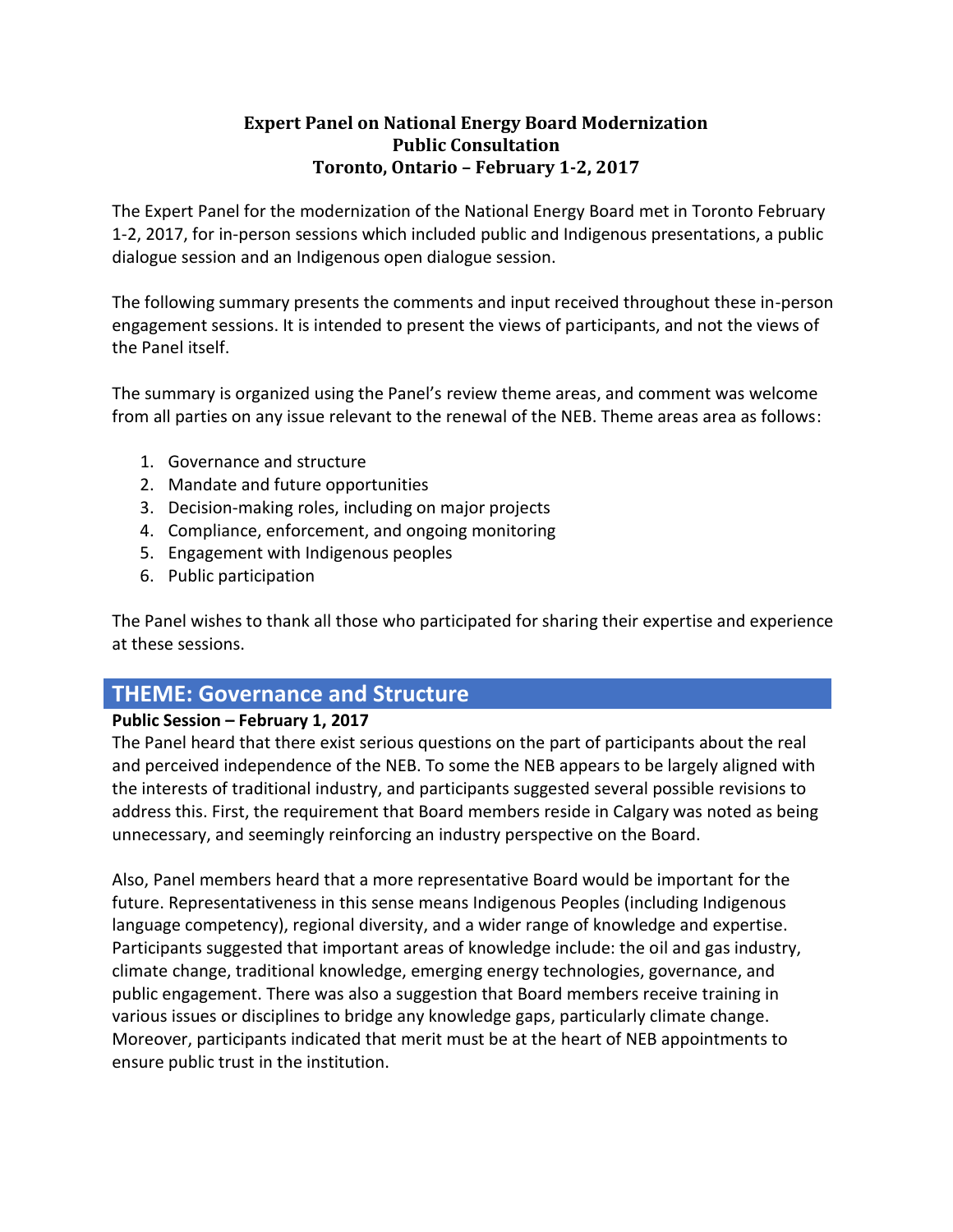The Panel heard that the roles of Board Chair and CEO should be separated, as is most often the case in other organizations.

Finally, participants stressed the importance of addressing real and perceived conflicts of interest, particularly around relationships between Board members and the energy sector. This includes not just direct industry relationships or investments on the part of Board members, but also their families. This may also include an exclusion period between when individuals and their families may be employed in the energy industry and with the NEB.

#### **Indigenous Engagement Session – February 2, 2017**

Participants suggested that the composition of the Board is critical to ensuring that its decisions take into account Indigenous worldviews. It was suggested that the Board ensure Indigenous representation. Participants acknowledged that there is no single Indigenous perspective or culture, with a wide variety of peoples across Canada, and including First Nations, Inuit, and Métis peoples. The Panel heard that participants do not expect to see every group or region formally represented at the Board, as this would be impractical, but do expect to see an Indigenous worldview at the table, this could include formal consultation with Indigenous groups and delegation of a specific individuals. Achieving this might include some degree of training or outreach to ensure that Indigenous Board members hear a diversity of views from Indigenous communities.

Participants discussed the importance of language as it relates to representation. The Panel heard that many elements of Indigenous worldviews and traditional knowledge are fundamentally embedded in Indigenous languages, and may not be directly translatable. When English or French speaking decision makers are considering these concepts they must do so on the basis of imperfect translation, that can lose or distort the essence of the philosophical concepts at issue. For this reason, it was suggested that the Board consider Indigenous language capacity as an important competency.

Participants were clear that tokenism is not desired, and is a threat to progress.

It was also suggested that the NEB establish an advisory panel of Indigenous peoples to guide the Board in its decisions. Further, it was noted that such an advisory Board could include both experienced members and youth participants to reflect a diversity of views and build capacity for the next generation of leaders.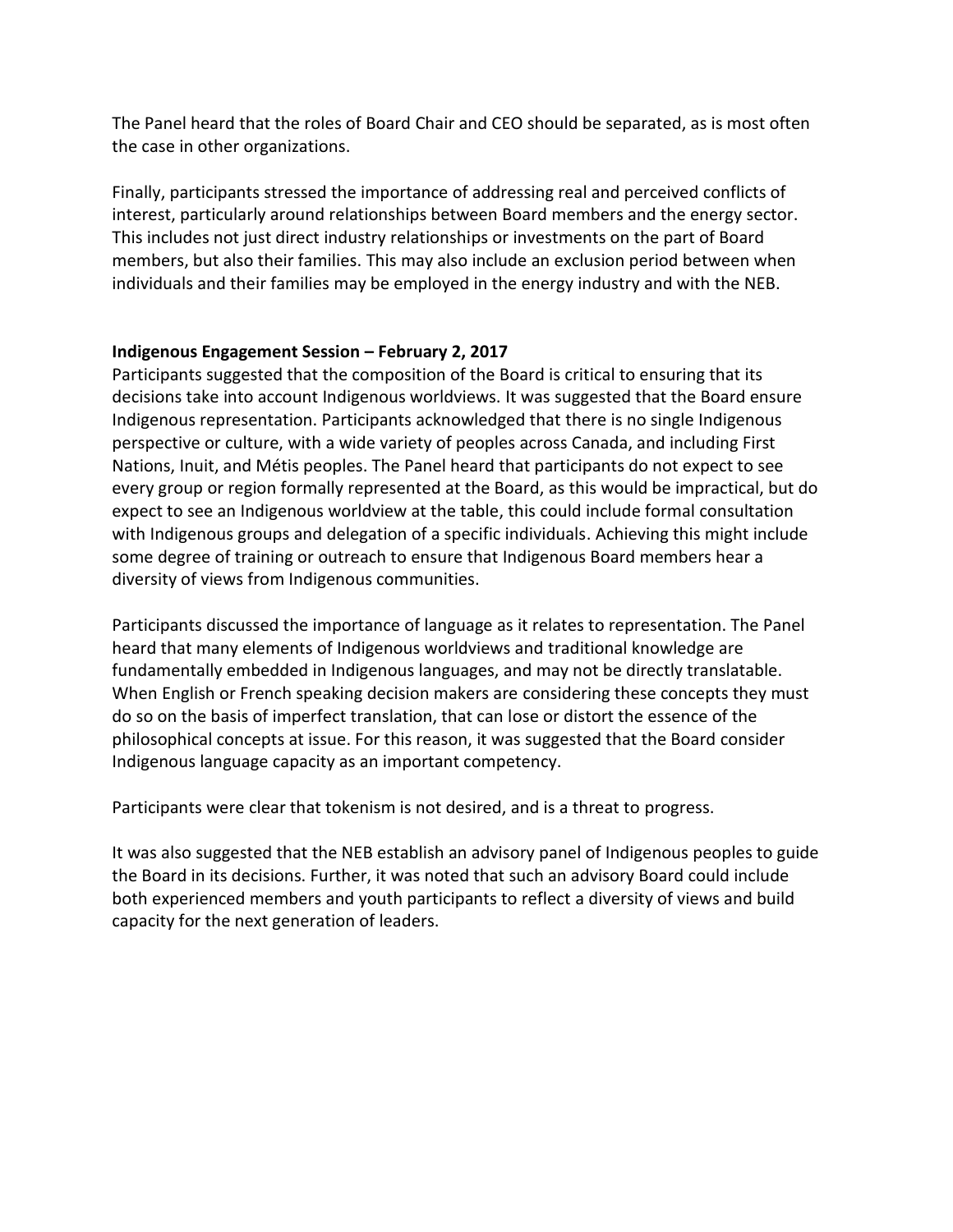# **THEME: Mandate and Future Opportunities**

### **Public Session – February 2, 2017**

Participants told the Panel that NEB activities must be aligned with government policy objectives and commitments (including international agreements) in general, and to do with climate change in particular. Participants offered the view that the NEB of today appears to operate as if the policy context around climate change does not exist. Participants stressed that if Canada is serious about meeting the commitments set out in the Paris Agreement, as an example, then significant changes in energy policy must occur. The NEB as a regulator of the energy sector, then, should take these objectives into account when considering individual projects and the cumulative effects of many projects. Participants noted a seeming disconnect between stated government goals around de-carbonization of the economy, and NEB forecasts which present scenarios of increasing global demand for fossil fuels.

With respect to NEB forecasts, participants suggested that the NEB develop a broader range of forecasts that include scenarios where Canada and the global community are successful in reducing fossil fuel use, and where renewable energy sources – whose growth may not be linear as barriers to adoption are overcome – are factored into future scenarios. It was further suggested that the NEB develop tools to compare the reality of energy sector effect on climate change against policy objectives. More generally, the Panel heard views that forecasts should take a longer-term view, looking ahead 20 to 30 years, and not just the immediate future.

The Panel heard many views around the NEB's role as a centre for energy information. Participants suggested that the NEB greatly enhance its role in this regard in order to inform debate and discussion with a more robust view of the energy sector, trends, and new factors such as renewable energy sources which have a bearing on national energy policy and regulatory activity. Participants noted that today researchers will gather information about Canada from sources in the United States, as Canada lacks an authoritative, single source of information on energy matters (today the NEB, NRCan, ECC, Statscan, and Transport are all responsible for pieces of the overall picture). Participants offered the view that there should be one government centre for energy information, and that the NEB seems best-positioned to play that role, which would carry with it a requirement for increased resources. Participants also noted that provincial and even international data can be essential for a complete picture of the energy sector, and that the NEB could work to find ways to integrate information from other jurisdictions.

Accessibility of data is also important, as raw data files must be made available, not summaries or formats that cannot be downloaded and used. The Panel heard that NEB information provision is important to inform decisions but also more generally that there exists a public education role for the NEB.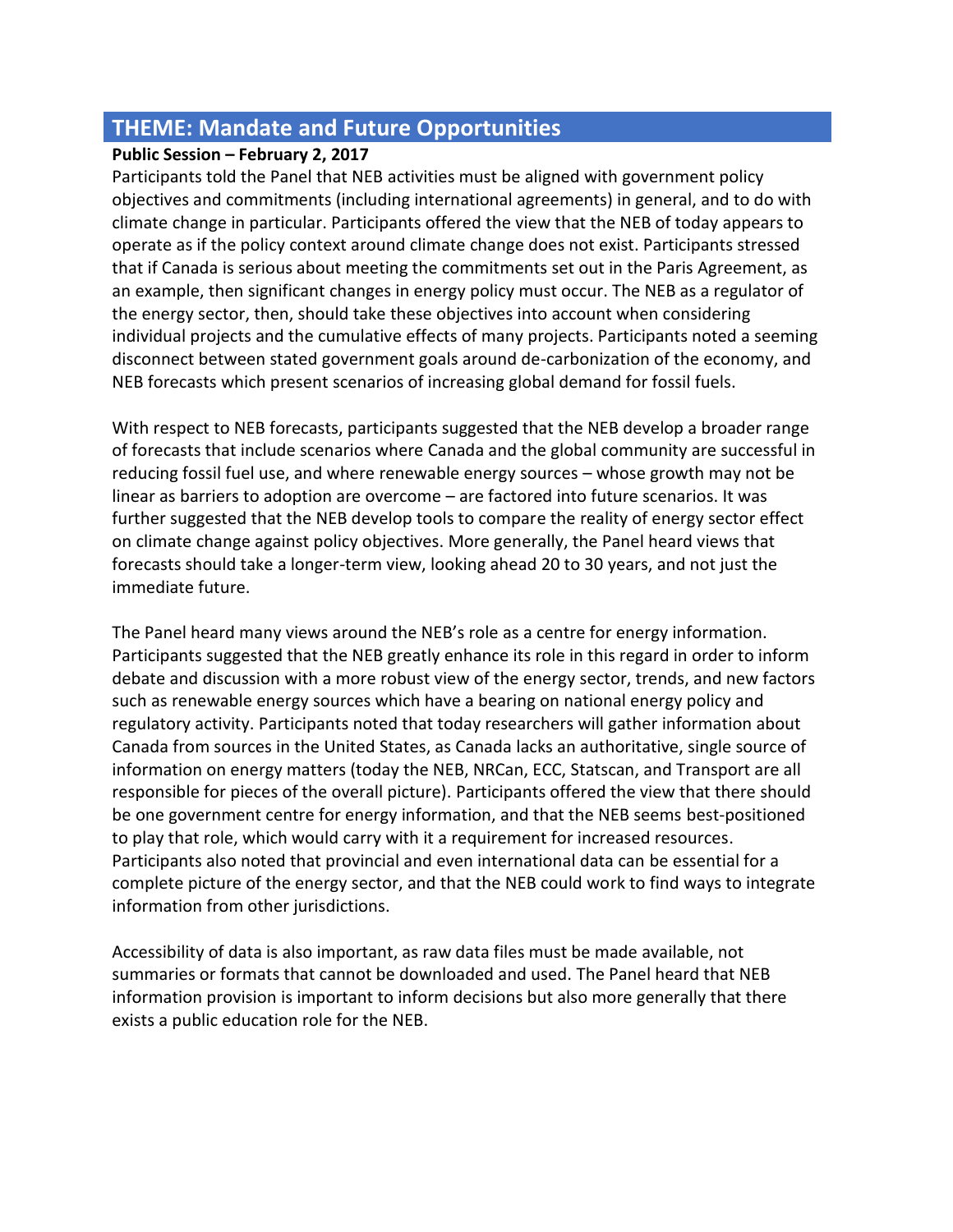Participants raised the question of funding for peer-review of information, which would help establish a level playing field for all parties to a proposal, and remove a barrier to participation.

The Panel also heard views around the concept of public interest, most pointedly that public interest be defined formally and that that definition include a reflection of environmental considerations. It was further suggested that public interest formally include the interests of future generations, and sustainable development, to ensure long-term oriented decisionmaking (Lake Ontario Waterkeeper was cited as an example in this regard). On this subject, the Panel heard that Indigenous interests are not subordinate to or part of an evolving concept of public interest. Indigenous rights and concerns are distinct from public interest considerations.

The notion of aligning energy regulation to environmental policy objectives was raised, with the specific suggestion that the NEB adopt a climate test, as outlined at climatetest.org.

Participants suggest that the Board look to Strategic or Regional Environmental Assessments as a means to establish broad baseline information for regions or ecosystems. As of today, some participants felt that project-based reviews make it difficult or impossible to consider overarching issues and effects which may not be decisive in the context of any individual project.

Participants suggested that land acquisition without landowner consent should not be permitted.

### **Indigenous Engagement Session – February 2, 2017**

Participants discussed the concept of "public interest" in the NEB's current mandate, and stressed that Indigenous rights and views represent a special public interest – acknowledged by the courts – that supersedes general social and economic interests. The Panel heard serious concern that the NEB not attempt to balance these interests, as they are fundamentally different. The concept of public interest does involve finding a balance within the public sphere and the many competing groups and viewpoints therein, however this is separate from consideration of Indigenous interests.

The Panel heard that participants would like to see a broader range of energy futures considered, and that the NEB should consider its work in the context of an overall future that relies on renewable sources of energy.

The Panel heard that Indigenous peoples expect to engage with Canada on a nation-to-nation basis, in the spirit of the UN Declaration on the Rights of Indigenous Peoples, to which Canada has pledged its support. Doing so entails a reconsideration of how the NEB views its own mandate and processes, particularly around how the duty to consult and accommodate Indigenous peoples is discharged. The Panel heard suggestions that the NEB not take on the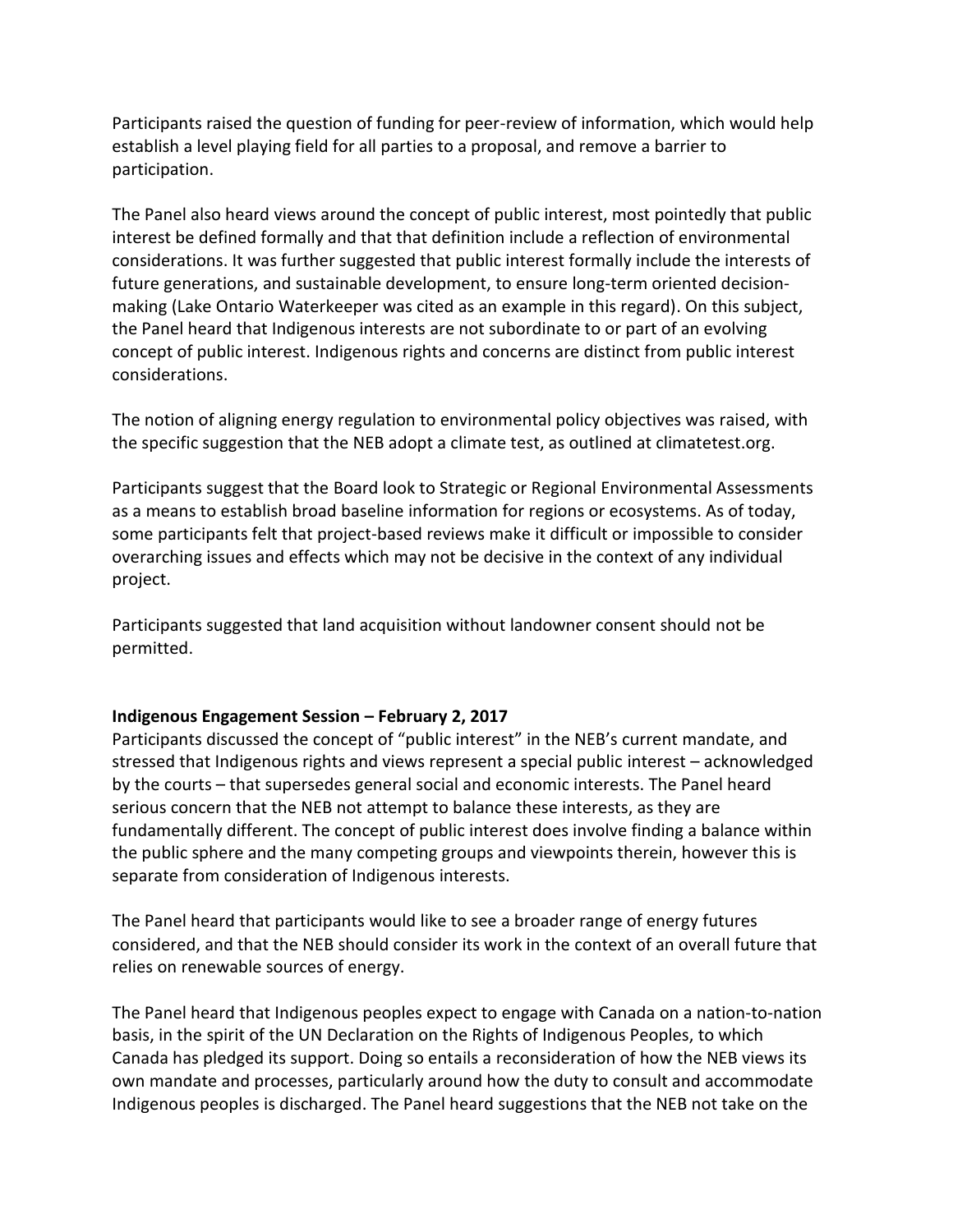Crown duty to consult and accommodate Indigenous peoples, nor delegate this responsibility to proponents. Participants suggested that a separate Crown entity be made formally responsible for this function, with the NEB role being that of assessment that adequate consultation had taken place during a project review. It was further suggested that Canada establish a separate office to ensure compliance, on the part of government entities, with the duty to consult and accommodate Indigenous peoples.

# **THEME: Decision-making Roles, Including on Major Projects**

#### **Public Session – February 1, 2017**

The Panel heard that participants would like to see clearer criteria for NEB or Cabinet decisions (including alignment to government policy and climate objectives), and also greater transparency around decisions.

Participants suggested that transparency around processes and decisions is critical, particularly in explaining how a decision was reached, and what factors were or were not considered. This transparency was cited as important not just for purposes of establishing a jurisprudential record of decisions, but also for demonstrating to intervenors that their views have been considered, and general public education on issues before the Board.

Participants suggest that which body takes an ultimate decision on a project – the NEB or the Governor-In-Council – is less important than the process by which recommendations and decisions are made. It was put forward that making the NEB the decision-making authority may seem like a simple way to depoliticize its decisions, but that that structural change will do little absent other reforms to assure strong and credible review and decision-making processes. However, with respect to the role of the Governor-In-Council, participants suggested that the GIC not be asked to review project proposals that the NEB does not recommend for approval. In any case, participants stressed the importance of transparency in decision-making.

Regarding timing, the Panel heard that the time required to thoughtfully review project proposals can be a serious consideration, with project documents numbering in the tens of thousands of pages. This can make it difficult for any party to participate fully and in a timely matter, as the simple act of reading all of the relevant materials can be very time and resource intensive. This is exacerbated when project information changes during a process, making it that much more difficult to stay abreast of evolving proposal content. The Panel also heard differing views on fixed project timelines. On the one hand some suggested that timelines should not be in place, so as not to rush decisions, whereas others offered that predictable timelines for a process are reasonable and helpful to all involved, but that they should scale to the nature of the project in question.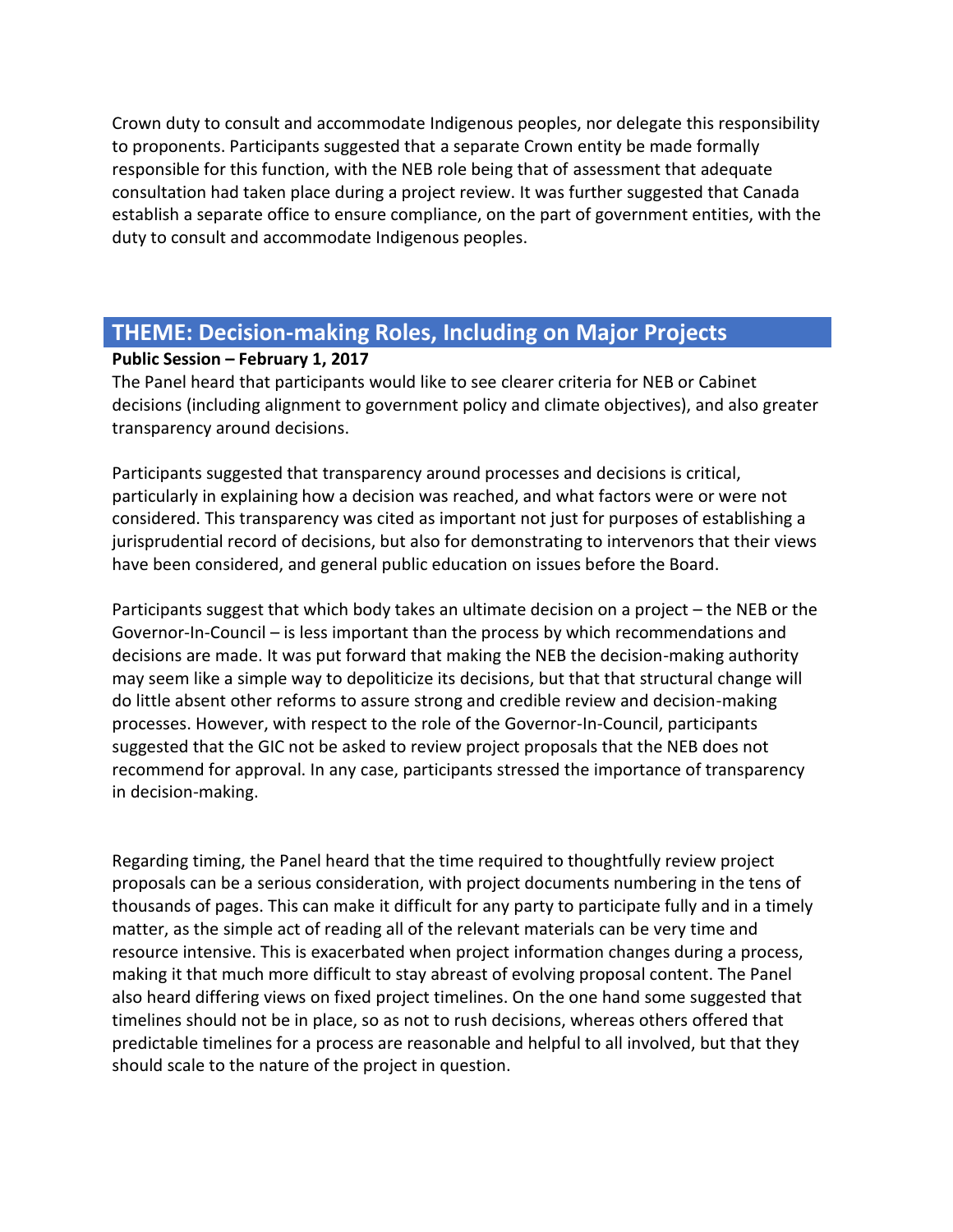It was suggested that there be a moratorium on all major NEB decisions until the Expert Panel has tabled its recommendations.

Furthermore, it was suggested that – linked to the concurrent CEAA review – environmental assessments be made the responsibility of the Canadian Environmental Assessment Agency or a future central body with responsibility for all environmental assessment duties within federal jurisdiction. Panelists were urged to coordinate to the extent possible with the Expert Panel for CEAA review, as these roles overlap and complement one another.

Overall, participants emphasized the NEB decisions should be evidence-based, and should take into account the upstream and downstream effects of a project.

#### **Indigenous Engagement Session – February 2, 2017**

The Panel heard views that the specific roles of Indigenous peoples in project approval decision-making processes are not adequately defined. Participants suggested that today language around a duty to "consult" Indigenous peoples can be interpreted on a wide spectrum, sometimes being seen merely as a duty to inform communities of planned activity in their immediate area, and little more. Without clear guidelines it is difficult for communities or proponents to understand what "consultation" means, to know when it has actually occurred, and – critically – to know what role this duty creates for Indigenous groups in formal decision making.

Participants expressed the view that the UNDRIP espouses a requirement for free, prior, and informed *consent* on the part of Indigenous peoples, for projects affecting them. This requirement is fundamentally different than ambiguous notions of consultation, and must be incorporated into NEB decision-making models.

The Panel also heard concerns around the transparency of NEB decisions. Participants expressed the view that they need to see and understand what the NEB has decided, why it has reached its conclusions, and what factors it has considered to inform its decisions. Today Indigenous peoples are left to wonder if their submissions and worldviews have been rejected, considered, or even properly understood. For this reason it was suggested that the NEB be given the mandate for all decision making, as the current model involves Cabinet confidence, which prevents any discussion or scrutiny of NEB-recommended decisions.

# **THEME: Compliance, Enforcement, and Ongoing Monitoring**

### **Public Session – February 1, 2017**

The Panel heard interest particularly in first responders, and issues of preparedness for emergency response to NEB-approved pipelines. Participants expressed the view that many local first responders – such as fire departments – may not even be aware that they have pipelines located in their communities, much less processes for responding to incidents. In this sense, monitoring is about more than just the NEB role, and includes ensuring that industry works with first responders to have clear plans in place to deal with issues and clear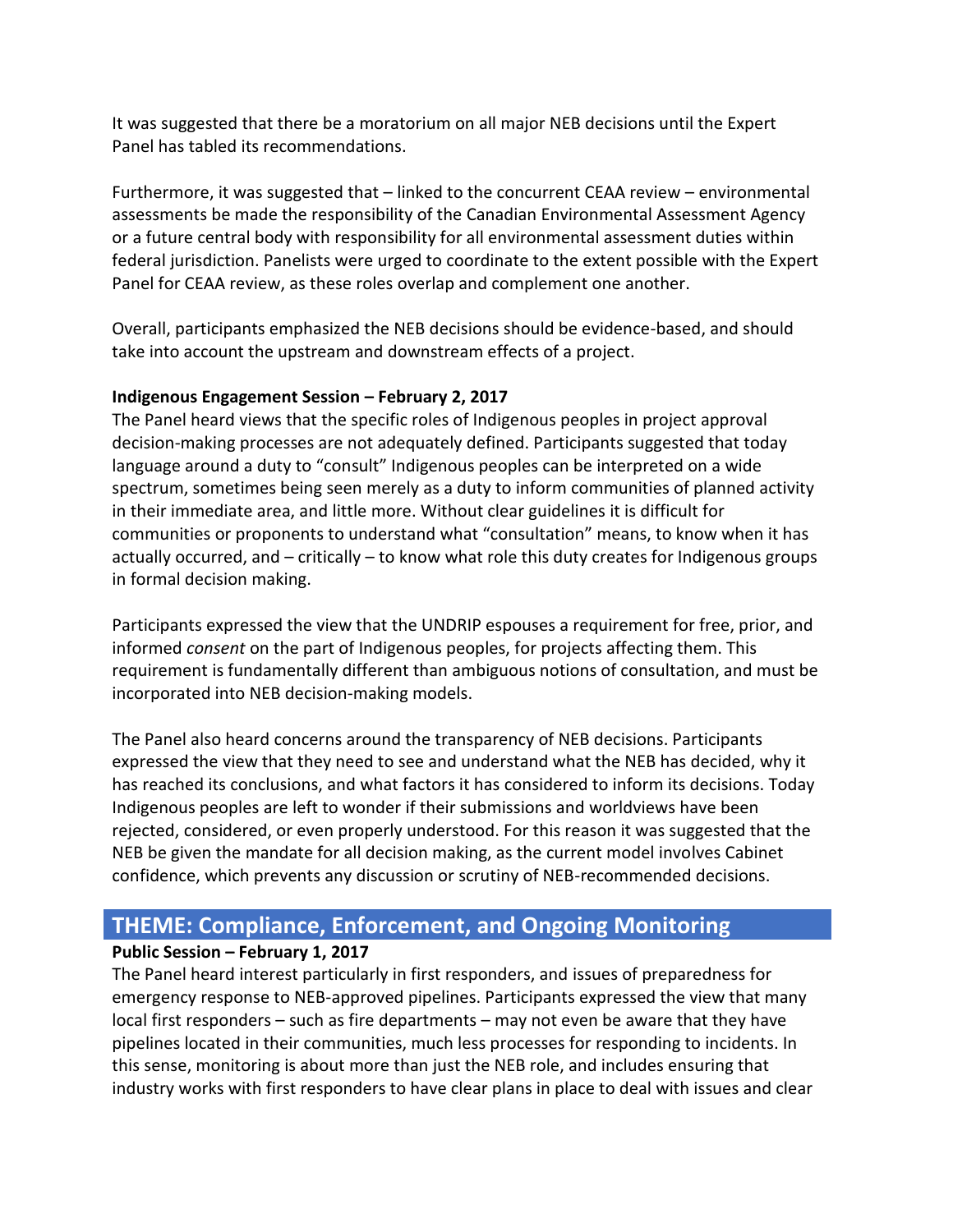lines of communication in managing responses. Participants urged the Panel to consider action move from mere notification of incidents to true involvement of first responders and local communities.

The Panel also heard concerns around responses to safety issues identified by the NEB through its existing monitoring activities. Participants suggested that action to address identified issues can be lacking, either because of a lack of follow-up to confirm that a project owner has addressed a compliance issue or, more broadly, by not levying penalties sufficient to change systemic non-compliance patterns. The Panel also heard that the NEB could play a stronger role in supporting and protecting whistle blowers who may come forward with information on issues within their organizations, as there may be cases where industry does not follow its own guidelines.

The Panel heard that some substances and practices are untested, and that this introduces a greater amount of risk into projects than is currently accounted for. In spite of good-faith plans for responses to major spills, for example, it may not be possible to fully cleanup and remediate after a catastrophic spill whose real effects on the environment cannot be known before the fact.

Participants suggested that the reliability of monitoring technologies may be overstated, and overvalued in project approvals, as in practice it may well be passersby or local community members who first observe a spill. The idea of a specific review of safety practices was suggested.

In addition, the Panel heard that Indigenous peoples could be engaged to perform on-theground monitoring of projects. Indigenous communities know and use the lands and question, and are often best suited to perform this function.

The Panel heard views that when conditions are imposed on a project, the NEB should more clearly show whether those conditions are met, and the results of any follow-up monitoring.

It was further suggested the industry players be required to pool resources in order to create a standing body capable of responding to incidents, so as to mitigate the risk that a company responding to its own spill, for example, might address the issue to the lowest standard possible.

Participants mentioned integrity digs specifically, and suggested that in total, large numbers of integrity digs on a pipeline – which are considered normal maintenance procedures – may require greater oversight. It was suggested that Indigenous peoples be more involved in these digs, as they can affect lands in ways similar to pipeline construction projects.

#### **Indigenous Engagement Session – February 2, 2017**

The Panel heard that existing pipelines are just as important as new project approvals. The large network of pipelines already in the ground, many of which are 30-40 years old,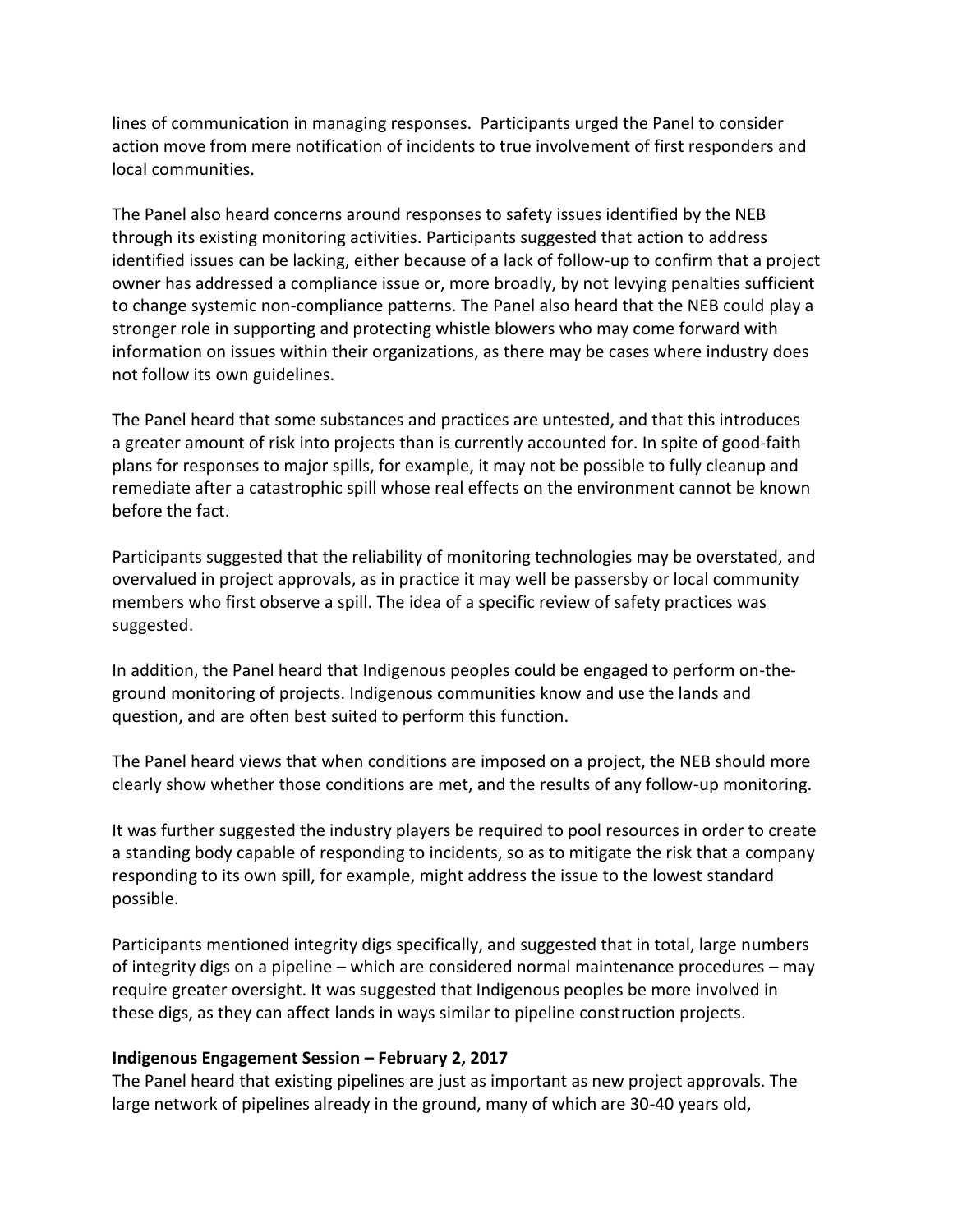represent real risks and merit increased monitoring activity. Participants noted that aging infrastructure may be used to transmit new fuel products, which may be more corrosive or abrasive, and these effects and risks should be considered. Moreover, the standing of those involved in reviewing and monitoring compliance around existing pipelines should be considered, as previous decisions, some decades old, may reflect earlier attitudes and narrower definitions of the interests and rights of Indigenous Peoples.

Participants also mentioned the 2012 omnibus Budget Act as having a major effect on compliance objectives and activities. It was suggested that the Act significantly diminished environmental protections for species at risk and inland fisheries, issues which are inherently connected to NEB-approved projects. The Panel was urged to consider its recommendations in the context of a holistic federal government approach to the environment, where environmental regulations, monitoring, and compliance actions under the jurisdiction of many different entities interact with and complement each other.

Compliance, monitoring, and enforcement, and the ability to understand the cumulative effects of many projects, are of particular importance to Indigenous Peoples because many NEB-approved projects are directly on traditional lands, and near Aboriginal communities, who have a greater inherent connection to the land than people living in large cities. As an example, the Panel heard that the cumulative effects of heavy-metals in the environment are directly observable by Indigenous peoples when harvesting animals for food. These are not abstract considerations or numbers in report.

The Panel also heard that Indigenous peoples, and the public at large, should have direct access to monitoring data, so that it can be reviewed and analysed in public fora.

Participants expressed interest in emergency preparedness, and more information about plans, scenarios, and risks associated with emergencies.

The Panel heard that Indigenous peoples would like to see more involvement in cleanup projects, especially in overseeing overall integrity, and that there should be guidelines in place to ensure consistent remediation standards across different projects.

# **THEME: Engagement With Indigenous Peoples**

### **Public Session – February 1, 2017**

The Panel heard that definitions of impact and proximity do not reflect the reality of Indigenous communities and their connection to their lands. Specifically, the NEB or proponents may deem a certain community to be not affected by a project because the location of a reserve is not immediately proximate to a project. However, participants stressed that Indigenous land use is inherently broader than just a specific reserve, and includes all traditional lands and hunting grounds in areas that can be much larger than the legal boundaries of a reserve. For this reason, communities can be scoped-out of projects where they should not be. Moreover, the Panel heard that the ancillary components of a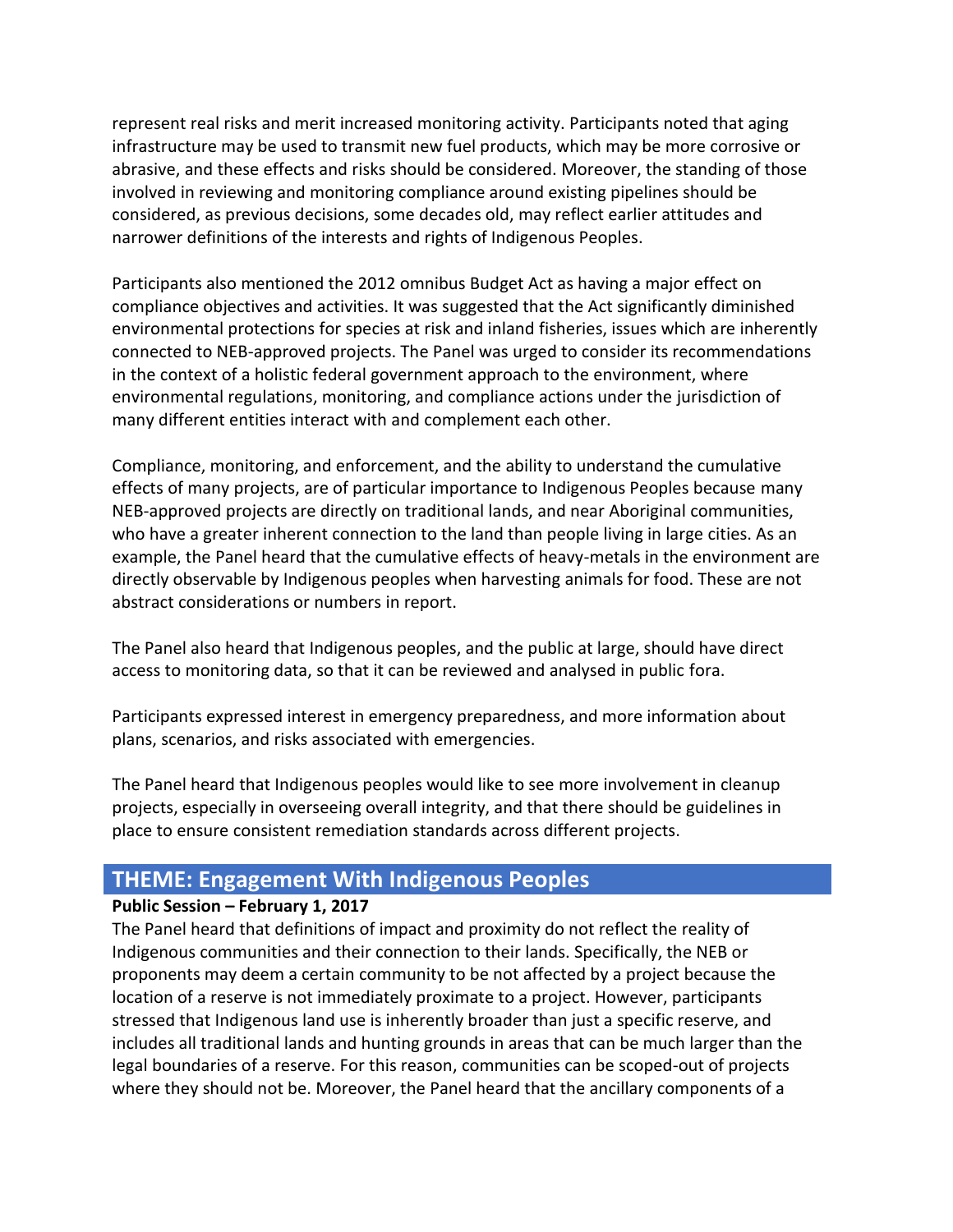project – winter roads, loading areas, transmission lines to pumping stations – must be considered as the total impact of a project.

The Panel heard that the principles of the United Nations Declaration on the Rights of Indigenous Peoples and Canadian Constitutional rights as they relate to the duty to consult and accommodate Indigenous Peoples are often left to project proponents and First Nations communities to sort out, with the Crown only playing a role later in the process. Further to this topic, participants questioned the need to "balance" Indigenous concerns with economic or environmental considerations. The Panel heard that Indigenous rights supersede other considerations, and the very notion of trying to balance these viewpoints misunderstands the nature of the nation-to-nation relationship Canada has with Indigenous communities. It was suggested that the concept of free, prior, and informed consent for projects on the part of Indigenous communities is a decision-making authority, not a "consultation".

The Panel heard views around Canada's legal standing with respect to Treaties. Specifically, it was proposed that certain established treaties (in this case the example cited was Treaty Nine, 1905) were and are between Indigenous communities and the Crown directly, and that these agreements and obligations were not and cannot be delegated to Canada via the Constitution or any other means. For this reason, inherent and treaty rights supersede Canada's Constitution, and do not constitute an obligation to consult, but call for a nation-tonation relationship that is fundamentally different than how Canada relates to other organizations.

It was further mentioned that guidelines for meaningful Indigenous engagement would be helpful for all parties, to understand expectations, roles, and process. There are existing best practices, such as First Nations who have developed sovereign environmental assessment processes, which may be of some guidance in this area.

#### **Indigenous Engagement Session – February 2, 2017**

The Panel heard an overarching comment that Indigenous considerations and concerns are everywhere, and not limited to special discussions or one-offs. For example, it was noted that Indigenous issues were woven into almost all of the discussion during the Panel's public consultations on February  $1^\text{st}$ .

Participants raised concerns about NEB proceedings, and their exclusive nature. The Panel heard the experiences of individuals who were barred by police from attending hearings, or deemed not to have standing. This can create an oppositional environment where groups or individual with differing views are treated as obstacles, not as partners. Participants acknowledged the open nature of the Expert Panel on NEB Modernization's consultation proceedings, and stated that including a blessing and ceremony from a local Elder is an example of how to put ideals of inclusivity into practice.

The Panel heard that the current definition of standing, limited to those directly affected,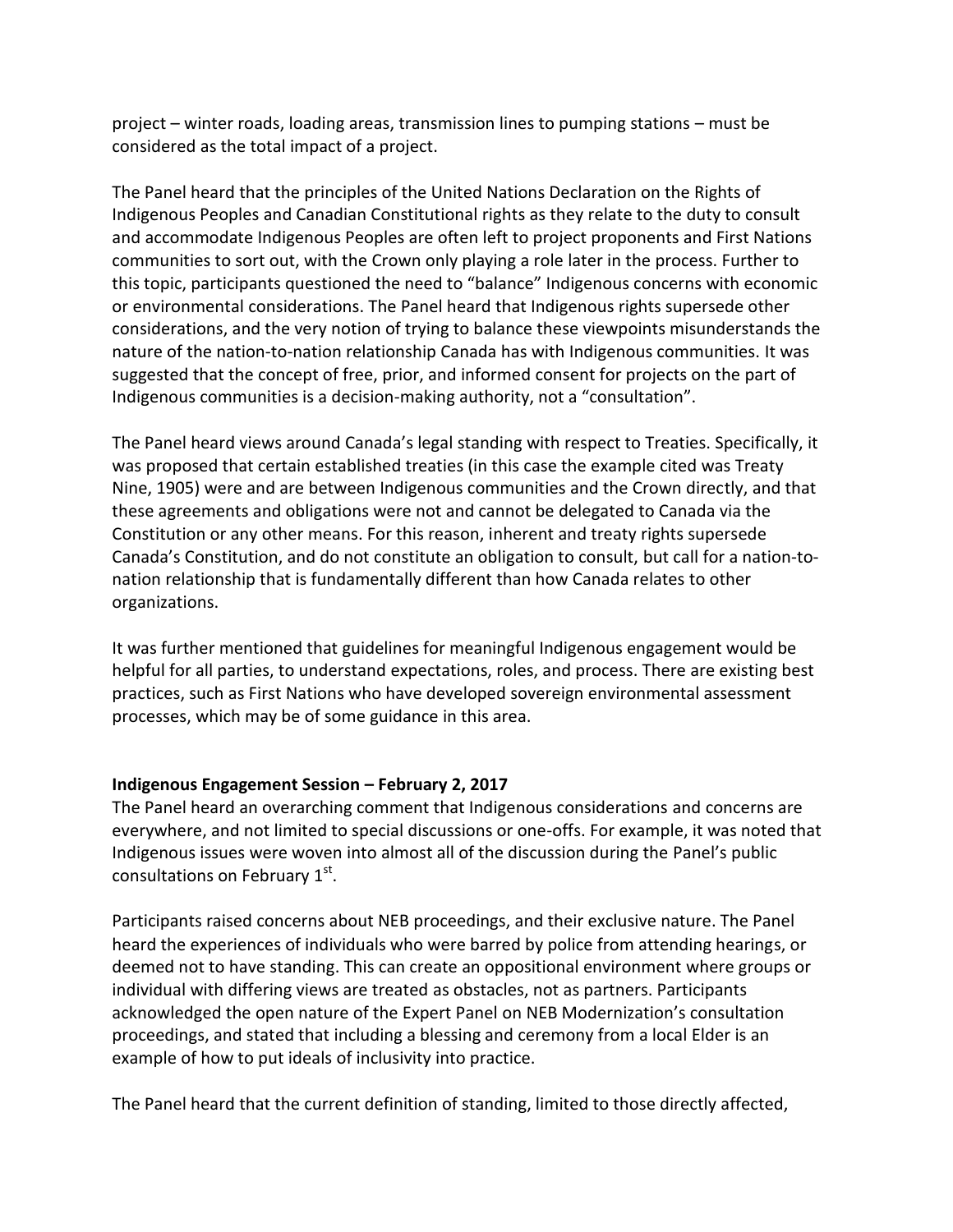does not adequately account for how Indigenous people view their lands and communities. Today, standing is defined largely on the basis of where people formally reside, rather than on the basis of connection and traditional use of larger territories. Participants cited examples of being informed that they did not have standing for a project review because that project was situated in a location far from a formal reserve boundary. The Panel heard that this limited definition fails to account for traditional Indigenous land use and treaty rights.

The Panel heard that there are many systemic barriers to Indigenous participation that must be addressed. Information about upcoming hearings is often limited or difficult to access. The physical location of public meetings can present barriers, especially for people in rural or remote areas, but also for people within cities who face challenges of limited mobility. Timing is critical for enabling real engagement. When events are announced a few days in advance, or when materials are presented on-site, participants have little time to prepare deep and thoughtful responses, and must instead engage on surface issues.

Participants suggested better use of existing media: radio, television, newspapers, and Facebook, as well as directly engaging and inviting Indigenous communities to participate in consultations, so as to ensure that a broad range of voices can be heard. A participant noted that the same small community of engaged leaders is consistently represented at public events, and a wider group would be beneficial.

The Panel also heard that it is important to allow for adequate time for decision-making within Indigenous communities. The approval of positions and submissions requires formal decision-making with communities, and this requires time which may not be budgeted for in the NEB's project timelines.

Participants raised the current, adversarial nature of NEB proceedings as an issue. This model was presented as problematic because of the requirement it creates to refute statements or characterizations by proponents, instead of working together to develop an agreed-upon set of baseline information upon which to base decisions. More than this, though, the adversarial system itself can create real barriers for Indigenous participation, because it is inherently legalistic and requires the participation of lawyers (often at great cost), not communities. The Panel heard the view expressed that the current system of reviews, consultations, and other activities serves the interests of lawyers more than the people and lands in question, and that those involved today have an inherent interest in perpetuating the design of that system. For communities this can mean exclusion from processes because of a lack of resource to pay legal fees.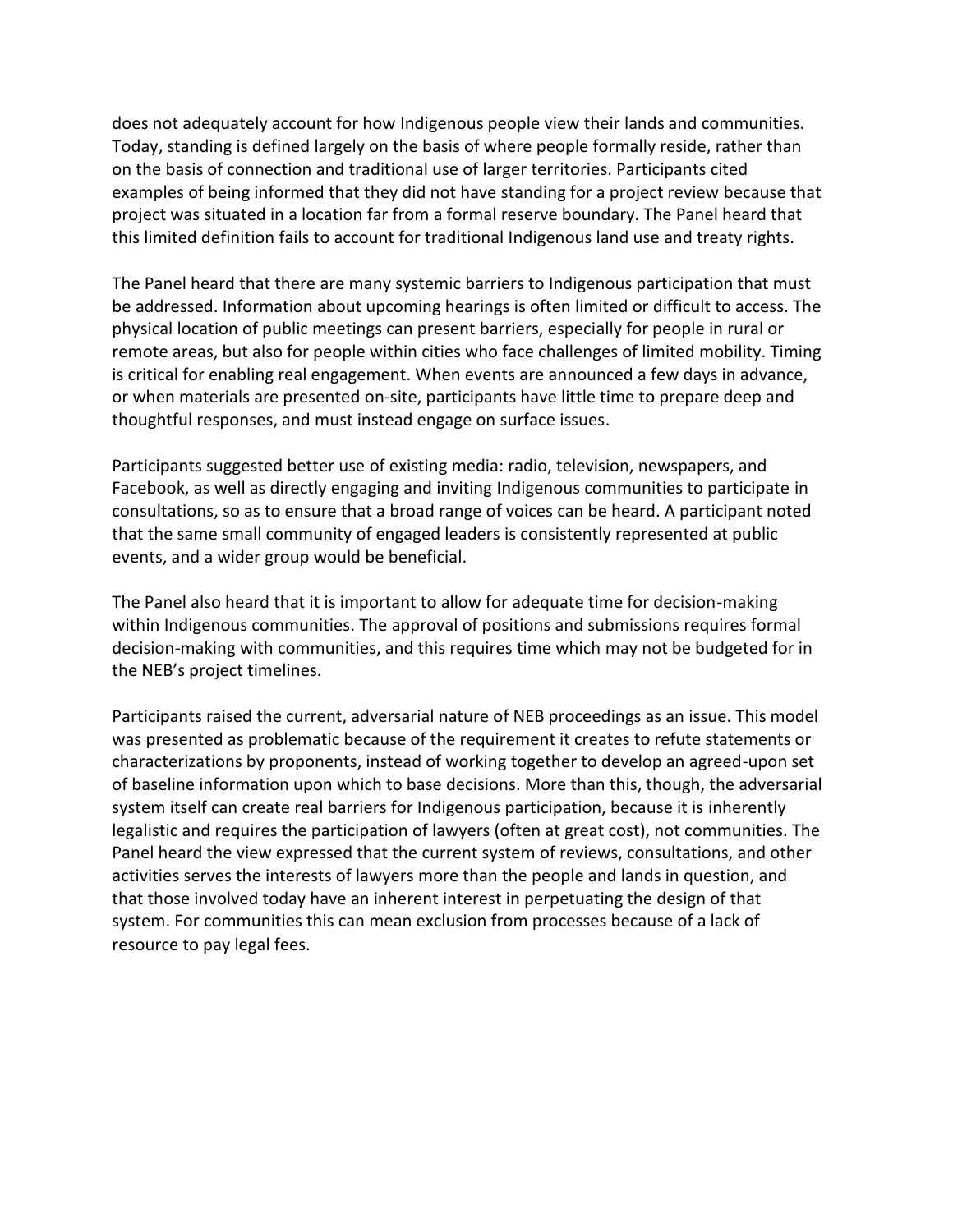# **THEME: Public Participation**

#### **Public Session – February 1, 2017**

The Panel heard about several barriers to public participation: funding, access to expertise, and standing.

Regarding funding, participants stressed the importance of public funding to enable real participation in NEB proceedings. Without these funds the barriers around hiring experts and legal counsel would be simply too great for many organizations. In addition, the Panel heard that current practice will make a certain amount of resources available for groups, but that in instances of great demand that resource pool will be split amongst participating groups, thereby reducing amounts allotted by as much as fifty percent. This has the effect of making quality participation that more difficult on precisely those projects which attract the most attention and interest. Participants suggested that interested non-governmental organizations or First Nations could pool resources to mitigate against this (and some do today), but this is an imperfect solution that still leaves organizations to face difficult choices about which aspects of a project they wish to engage on fully, as a holistic review is simply not within financial resources.

Participants told the Panel that a major issue is the affordability and availability of experts to review technical aspects of project proposals. In its simplest form this is a resource issue, with simply not enough money available to procure scientific advice in a timely manner. More broadly, though, the Panel heard that access to expert advice and testimony can be challenging because so many experts are already employed by industry, or because certain experts do not wish to work for ENGO clients as they feel it may jeopardize more lucrative industry-funded opportunities. Participants suggested that this dynamic is the product of the current adversarial system that has project proponents present their own findings, and leaves intervenors to challenge these findings, rather than working from a more neutral set of established facts. The Panel also heard a suggestion that funding be established to support centres of independent expertise that could be called upon when needed.

Regarding standing, the Panel heard that the limitation on standing to those "directly affected" by a project is problematic. Participants suggested that this is too restrictive, and scopes out large classes of intervenors unnecessarily. Critically, not all parties may wish to attend formal hearings, and may instead wish to send a letter to the Board, or submit some form of evidence to the public record. The Panel heard that today these types of interaction are disallowed, and only those who meet the narrow definition of standing may participate in any way. Participants also raised questions around standing for projects already in operation, where the issue is not around project approval, but around ongoing issues through the lifecycle of a project that may have been approved thirty years prior. It was suggested that NEB public participation is currently geared toward project approval, and not reflective of the lifecycle management nature of the NEB's mandate.

Participants hear that pre-registration for NEB hearings should be accessible to elders and